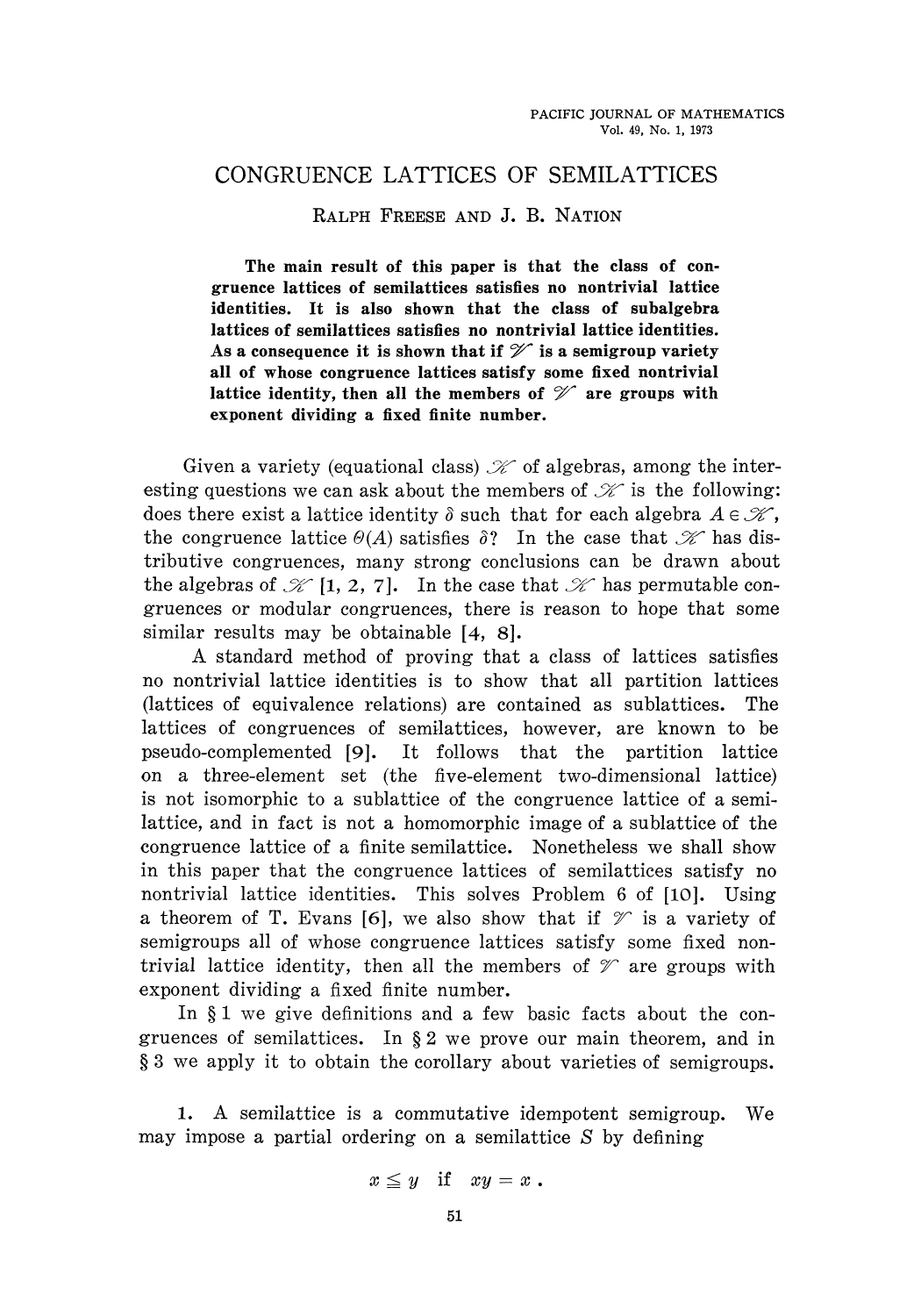Under this ordering, any two elements  $x, y \in S$  have a greatest lower bound, namely their product *xy. S* is called a meet semilattice. It may be that x and y have a least upper bound  $w \in S$ ; if so, we define

$$
x+y=w.
$$

Thus  $+$  is a partial operation on *S*, and  $x + y$  is called the join of x and y. If *S* is finite, and if *x* and *y* have a common upper bound, then  $x + y$  exists and

$$
x + y = \Pi\{z \in S : z \geq x \text{ and } z \geq y\}.
$$

The least element of a semilattice, if it exists, is denoted by 0; the greatest element, if it exists, by 1.

A dual ideal of a semilattice *S* is a set  $D \subseteq S$  satisfying (i)  $d_1, d_2 \in D$  implies  $d_1 d_2 \in D$ , and (ii)  $x \geq d \in D$  implies  $x \in D$ . We will denote the principal dual ideal above *x* by *1/x,* i.e.,

$$
1/x = \{z \in S : z \geq x\}.
$$

For reference we note that if  $x + y$  is defined, then

$$
1/x \cap 1/y = 1/x + y.
$$

If S and T are semilattices, then  $S \times T$  will denote the (external) direct product of *S* and *T*. We shall use round symbols  $($  $)$ ,  $\cup$  for set operations, and sharp symbols  $(\Lambda, V)$  for lattice operations.

The following theorem is basic to the study of semilattice congruences.

THEOREM 1. [9] *Let 2 denote the two-element semilattice. If S is any semilattice and D is a dual ideal of* S, *then the mapping*  $f: S \rightarrow 2$  *defined by* 

$$
f(x) = \begin{cases} 1 & \text{if} \quad x \in D \\ 0 & \text{if} \quad x \notin D \end{cases}
$$

*is a homomorphism. Thus* 2 *is the only subdirectly irreducible semilattice, and the dual of Θ(S) is a point lattice (Θ(S) is a copoint lattice).*

In the rest of this section we note some easily provable facts about the congruence lattice of a semilattice *S.*

(1) Suppose *θ(S)* is atomic, and let *A* be the set of atoms of *Θ(S).* Let *x\** denote the pseudo-complement of *x.* Then if *aeA,a\** is a coatom of  $\Theta(S)$ , and 0 is a unique irredundant meet of  $\{a^*: a \in A\}$ . Hence *S* is a unique subdirect product of  $|A|$  copies of 2, but of no fewer.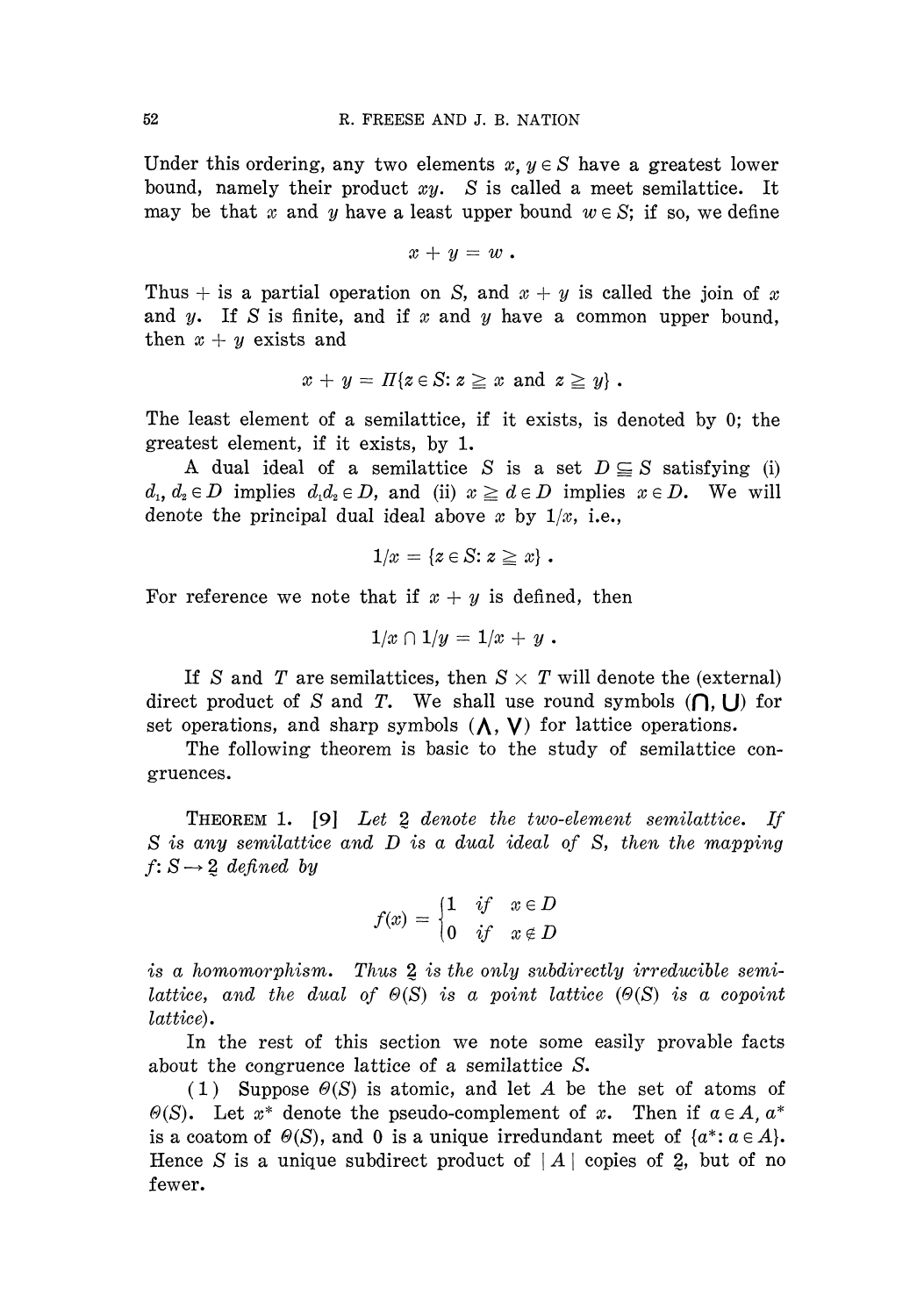It is not hard to show that if  $\theta$  covers 0 in  $\Theta(S)$  then  $\theta$  covers 0 in *Π(S),* the partition lattice on *S.* From this and Theorem 1 it follows that

(2)  $\Theta(S)$  is semimodular and if  $\Theta(S)$  is finite and c is the number of coatoms of *Θ(S)* then

$$
\dim \theta(S) = c = |S| - 1.
$$

(3) *Θ(S)* is relatively pseudo-complemented [9].

A lattice *L* is called locally distributive if the quotient sublattices  $u_a/a$  is distributive for all  $a \in L$ , where  $u_a$  is the join of the elements covering *a.* In a compactly generated lattice, local distributivity is equivalent to the conjunction of semimodularity and relatively pseudo complementation [3]. Hence

(4)  $\Theta(S)$  is locally distributive.

The problem of characterizing all lattices isomorphic to congruence lattices of semilattices remains open. The above conditions are not sufficient, even in the finite case.

2. In this section we prove the main result of this paper.

THEOREM 2. *Let δ be a nontrivίal lattice identity. Then there exists a finite semilattice S(δ) such that δ fails in the congruence lattice θ(S(δ)).*

The theorem is an immediate consequence of Lemmas 1 and 4 to be proven below.

LEMMA 1. Let S be a finite meet semilattice, and let  $\mathscr{S}(\mathbf{S})$  be the *lattice of (partial) join-subalgebras of S, with*  $0 \in S$  *considered as a distinguished element. Then the congruence lattice Θ(S) is dually isomorphic to*  $\mathscr{S}(S)$ .

A partial join subalgebra of *S* is a subset containing 0 and closed under joins, whenever they exist.

*Proof.* The dual atoms of  $\Theta(S)$  are the partitions  $\psi_d = (1/d)$  $(S - 1/d)$  for  $0 \neq d \in S$ . On the other hand, the atoms of  $\mathscr{S}(S)$  are the subalgebras  $\xi_d = \{0, d\}$  for  $0 \neq d \in S$ . We want to show that the mapping  $\psi_d \to \xi_d$  induces a dual isomorphism of  $\Theta(S)$  onto  $\mathcal{S}(S)$ . Since  $\Theta(S)$  is a copoint lattice and  $\mathscr{S}(S)$  is a point lattice, it is sufficient to show that their closure operations are duals under the mapping, i.e., that

 $\forall r_e \geq \psi_{d_1} \wedge \cdots \wedge \psi_{d_k}$  if and only if  $\xi_e \leq \xi_{d_1} \vee \cdots \vee \xi_{d_k}$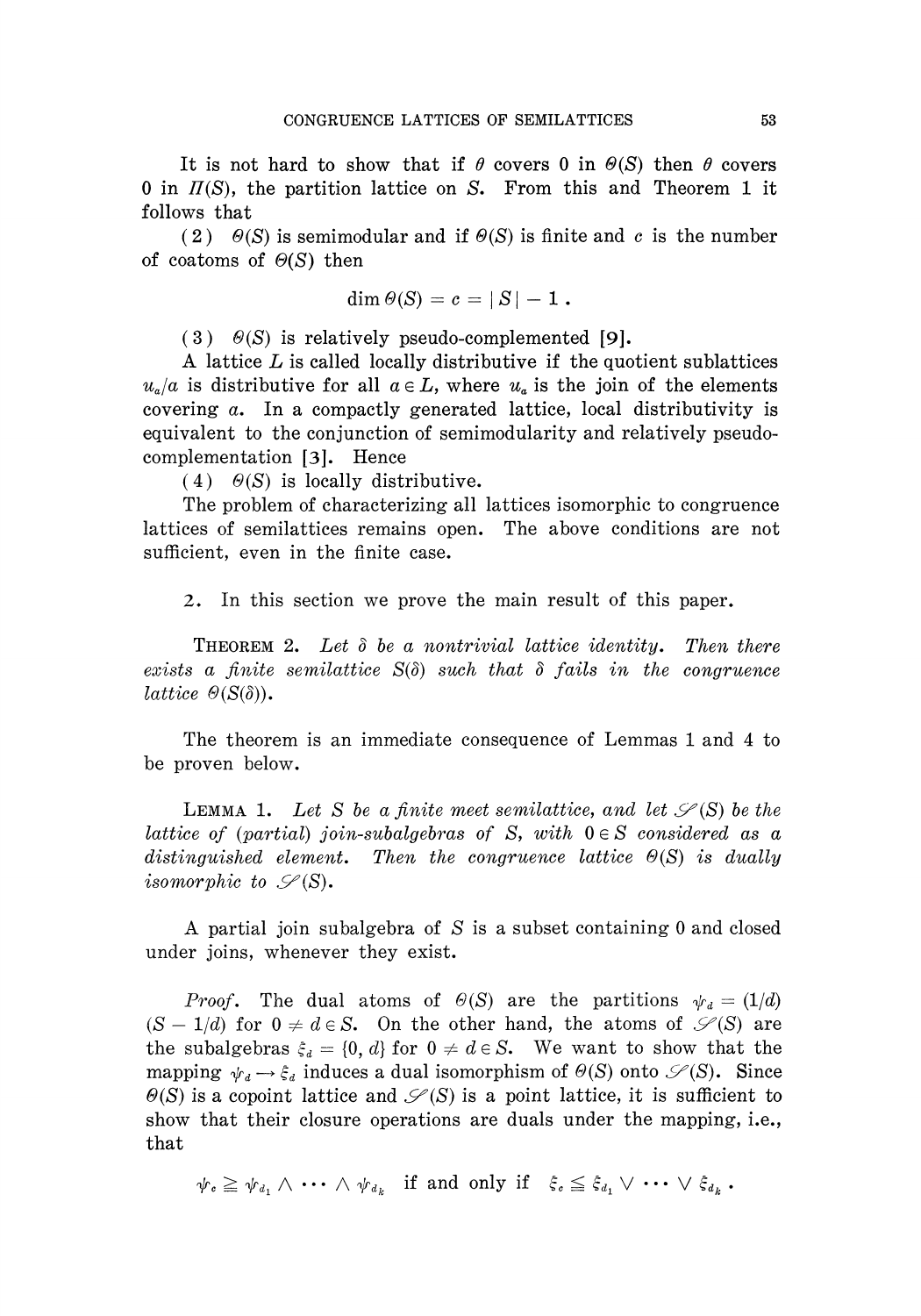This is equivalent to

$$
\psi_c \geq \psi_{d_1} \wedge \cdots \wedge \psi_{d_k} \text{ if and only if } c \in \langle d_1, \cdots, d_k \rangle
$$

where  $\langle d_1, \dots, d_k \rangle$  denotes the join subalgebra generated by  $\{d_1, \dots, d_k\}$ . Notice that the equivalence classes of  $\psi_{d_1} \wedge \cdots \wedge \psi_{d_k}$  are

$$
\left(\bigcap_{i\in I} 1/d_i - \bigcup_{j\in I^c} 1/d_j\right)
$$

 $\text{for } I \subseteq \{1, \dots, k\}.$  If  $\psi_c \geq \psi_{d_1} \wedge \dots \wedge \psi_{d_k}$  then each of these classes is contained in either  $1/c$  or  $S - 1/c$ . Considered the  $\psi_{d_1} \wedge \cdots \wedge \psi_{d_k}$ class which contains *c.* Then *c* is the least element of that class, and thus

$$
c = \sum_{i \in I} d_i \quad \text{for some} \quad I \subseteq \{1, \cdots, k\}.
$$

Hence  $c \in \langle d_1, \dots, d_k \rangle$ .

Conversely, if  $c \in \langle d_1, \cdots, d_k \rangle$ , then  $c = \sum_{i \in I} d_i$  for some  $I \subseteq$  $\{1, \dots, k\}$ . Thus the congruence  $\bigwedge_{i \in I} \psi_{d_i}$  has one class equal to  $1/c$ and the rest contained in  $S - 1/c$ . Hence

$$
\psi_{\textit{c}}\geqq \bigwedge_{i\in I}\psi_{\textit{d}_i}\geqq \psi_{\textit{d}_1}\wedge\ \cdots\ \wedge\ \psi_{\textit{d}_k}\ .
$$

This completes the proof of Lemma 1.

Suppose  $\sigma \leq \tau$  is a nontrivial lattice identity, i.e.,  $\sigma \leq \tau$  does not hold in a free lattice. Then we construct a finite semilattice *S(σ)* (depending only on  $\sigma$ ) such that  $\sigma \leq \tau$  fails in  $\mathscr{S}(S(\sigma))$ . Combined with Lemma 1, this will prove Theorem 2.

Let  $X = \{x, y, z, \cdots\}$  be a countable set, and let  $FL(X)$  donote the free lattice on X. For each element  $\sigma \in FL(X)$  we will define a finite semilattice  $S(\sigma)$ . First of all we write each  $\sigma \in FL(X)$  in canonical form. Then we define

$$
S(x) = 2 \quad \text{ for } x \in X
$$
  
\n
$$
S(\sigma_1 \vee \sigma_2) = S(\sigma_1) \times S(\sigma_2)
$$
  
\n
$$
S(\sigma_1 \wedge \sigma_2) = S(\sigma_1) \times S(\sigma_2) - \Gamma
$$

where

$$
\Gamma = 1/(1, 0) \cup 1/(0, 1) - \{(1, 1)\}.
$$

Let us look more carefully at the construction. If  $S(\sigma_1)$  and  $S(\sigma_2)$ are lattices, then  $S(\sigma_1) \times S(\sigma_2) - \Gamma$  is meet-closed and has a unit element; hence it is a lattice. It follows by induction that *S(σ)* is a lattice for each  $\sigma \in FL(X)$ . We need to know how to compute joins in  $S(\sigma)$ . In  $S(\sigma_1 \vee \sigma_2)$  joins are of course taken componentwise. In *S*( $\sigma$ <sup>1</sup>  $\land$   $\sigma$ <sup>2</sup>) we have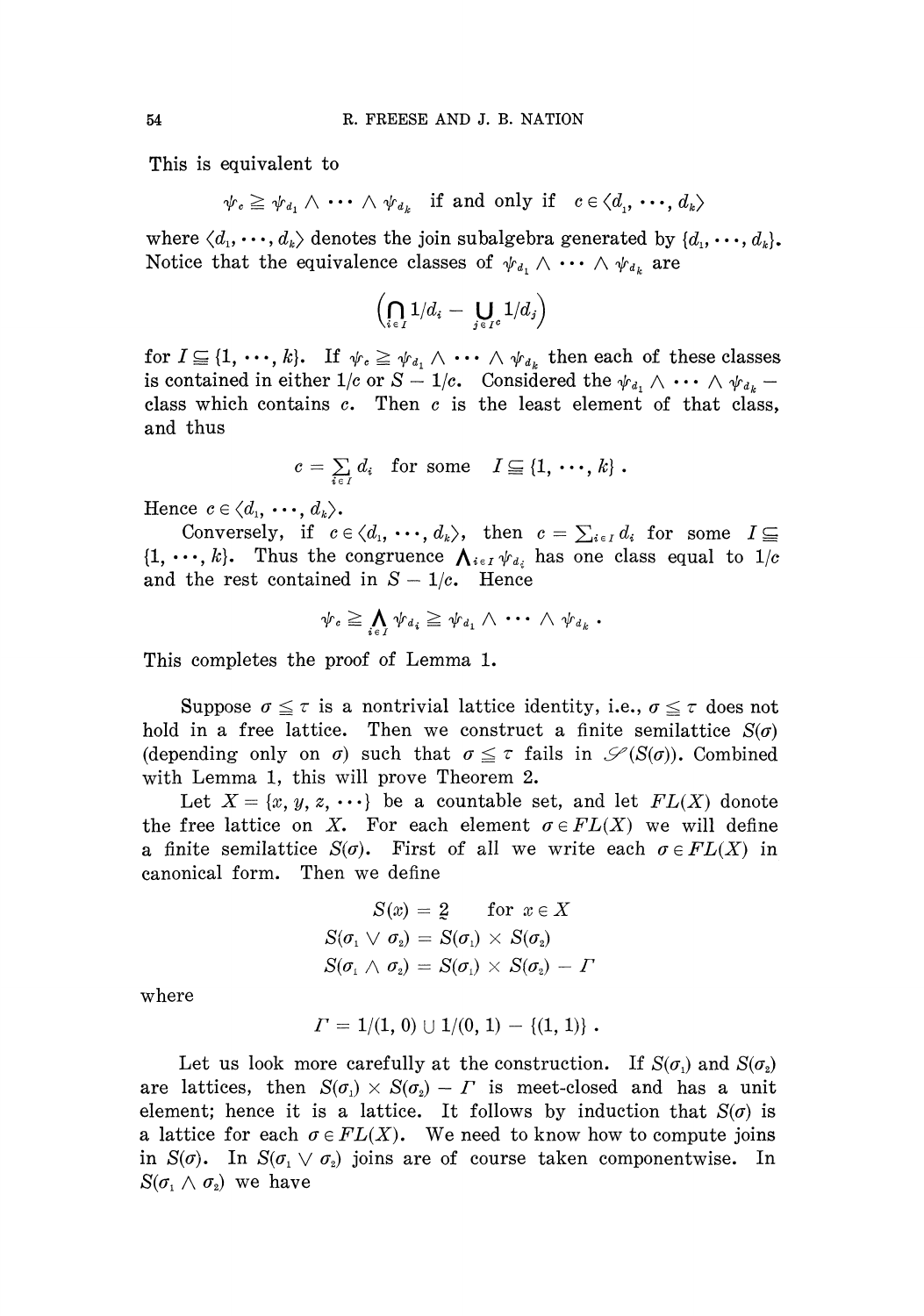$$
\begin{array}{llll} (*) & (r_1, r_2) + (s_1, s_2) \\ & = \begin{cases} (r_1 + s_1, r_2 + s_2) & \text{if} & r_1 + s_1 \neq 1 \quad \text{and} & r_2 + s_2 \neq 1 \\ (1, 1) & \text{if} & r_1 + s_1 = 1 \quad \text{or} & r_2 + s_2 = 1 \end{cases} \end{array}
$$

In any  $S(\sigma)$  let us denote  $(1, 1)$  by 1.

For each  $\sigma \in FL(X)$  we now define a homomorphism  $\varphi_{\sigma}$  of  $FL(X)$ into  $\mathscr{S}(S(\sigma))$ . We do this by associating with each  $y \in X$  a join-subalgebra  $\varphi_q(y)$  of  $S(\sigma)$ , and extending this map to a homomorphism in the (unique) natural way. Once again we proceed inductively, with  $\sigma \in FL(X)$  written in canonical form. For  $y \in X$  we set

$$
\varphi_x(y) = \begin{cases} S(x) & \text{if } y = x \\ \{0\} & \text{if } y \neq x \end{cases}
$$
  

$$
\varphi_{\sigma_1 \vee \sigma_2}(y) = \{ (r_1, r_2) \colon r_1 \in \varphi_{\sigma_1}(y), r_2 \in \varphi_{\sigma_2}(y) \}
$$
  

$$
\varphi_{\sigma_1 \wedge \sigma_2}(y) = \{ (r_1, r_2) \colon r_1 \in \varphi_{\sigma_1}(y) - \{1\}, r_2 \in \varphi_{\sigma_2}(y) - \{1\} \}
$$
  

$$
\bigcup A(\varphi_{\sigma_1}(y), \varphi_{\sigma_2}(y))
$$

where

$$
\varLambda(A,\,B)=\begin{cases}\varnothing &\text{if}\quad 1\not\in A\quad\text{and}\quad 1\not\in B\\ \{1\} &\text{if}\quad 1\in A\quad\text{or}\quad 1\in B\text{ .\end{cases}
$$

Our computations will be based upon the following lemma.

LEMMA 2. If 
$$
\rho \in FL(X)
$$
, then  
\n(i)  $\varphi_{\sigma_1 \vee \sigma_2}(\rho) = \varphi_{\sigma_1}(\rho) \times \varphi_{\sigma_2}(\rho)$   
\n(ii)  $\varphi_{\sigma_1 \wedge \sigma_2}(\rho) - \{1\} = \{(r, s) \in \varphi_{\sigma_1}(\rho) \times \varphi_{\sigma_2}(\rho) : r \neq 1 \text{ and } s \neq 1\}.$ 

*Proof.* We prove (ii); the proof of (i) is similar but easier. We proceed by induction on the length of  $\rho$ . For  $\rho = y \in X$  the lemma is immediate from the definitions. Now note that since  $0 \in T$  for every  $T \in \mathscr{S}(S(\sigma))$ , we have

$$
T_1 \vee T_2 = \{t_1 + t_2 : t_1 \in T_1, t_2 \in T_2\}.
$$

Hence if  $\rho = \rho_1 \vee \rho_2$ , then by (\*) we have

$$
\varphi_{\sigma_1 \wedge \sigma_2}(\rho) - \{1\} = \varphi_{\sigma_1 \wedge \sigma_2}(\rho_1) \vee \varphi_{\sigma_1 \wedge \sigma_2}(\rho_2) - \{1\} \n= \{ (r_1, s_1) + (r_2, s_2) : (r_1, s_1) \in \varphi_{\sigma_1 \wedge \sigma_2}(\rho_1) ,\n(r_2, s_2) \in \varphi_{\sigma_1 \wedge \sigma_1}(\rho_2), r_1 + r_2 \neq 1, s_1 + s_2 \neq 1 \}.
$$

By the inductive hypothesis we have

 $(v_i, s_i) \in \varphi_{\sigma_1 \wedge \sigma_2}(v_i) - \{1\} - \varphi_{\sigma_1}(v_i) - \{1\} \wedge \varphi_{\sigma_2}(v_i) - \{1\}$ 

for  $i = 1, 2$  and hence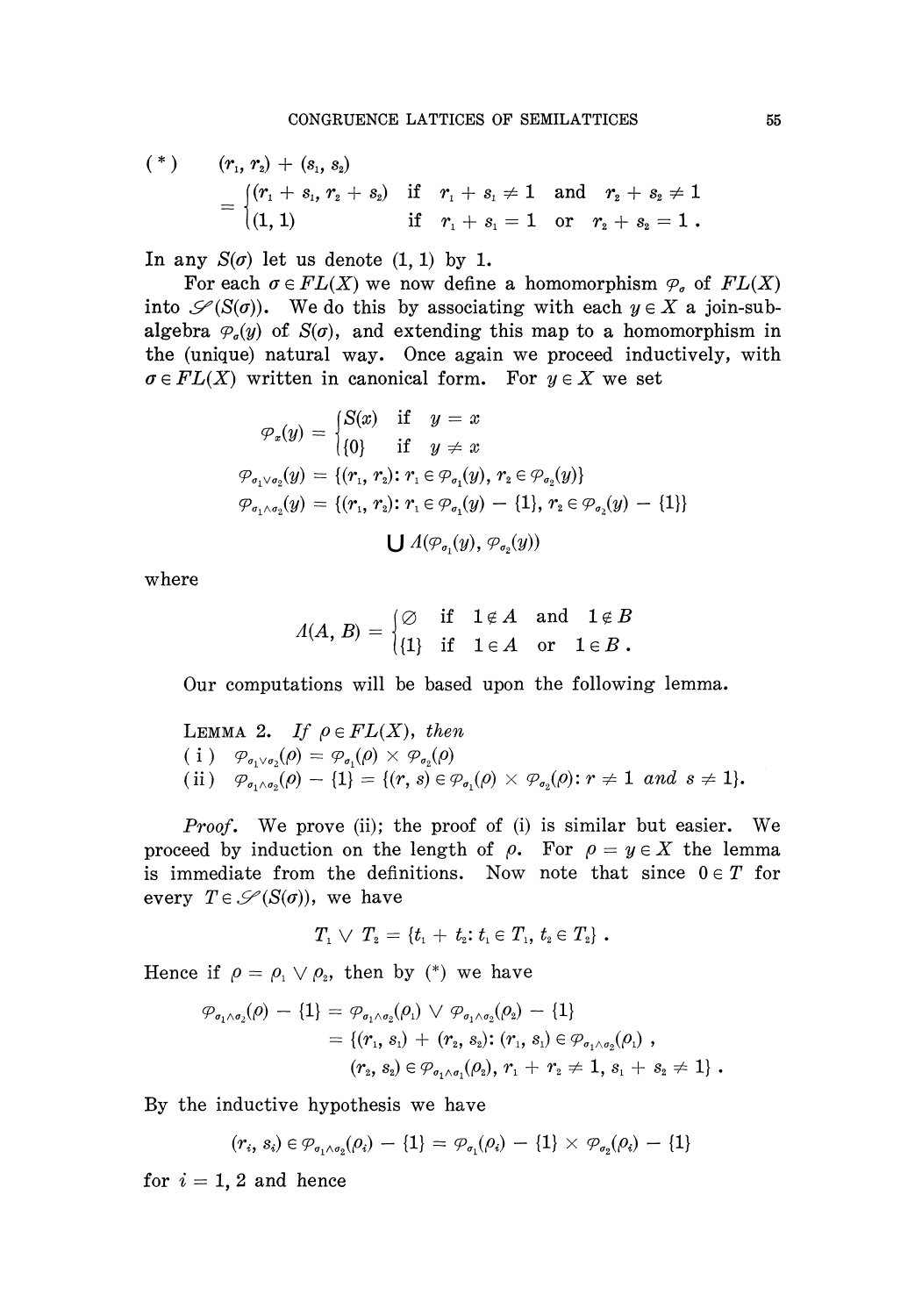$\mathcal{P}_{\sigma_1 \wedge \sigma_2}(0) - \{1\} = \{(r, s) \in \mathcal{P}_{\sigma_1}(0) \times \mathcal{P}_{\sigma_2}(0): r \neq 1 \text{ and } s \neq 1\}$ .

On the other hand, if  $\rho = \rho_1 \wedge \rho_2$ , then

$$
\varphi_{\sigma_1\wedge\sigma_2}(\rho) - \{1\} = \varphi_{\sigma_1\wedge\sigma_2}(\rho_1) - \{1\} \cap \varphi_{\sigma_1\wedge\sigma_2}(\rho_2) - \{1\}
$$

and the conclusion of the lemma follows.

LEMMA 3. If 
$$
\rho \in FL(X)
$$
, then  $1 \in \mathcal{P}_{\rho}(\rho)$ .

*Proof.* As usual we proceed by induction on the length of *p.* If  $\rho = y \in X$  the lemma follows from the definitions. If  $\rho = \rho_1 \vee \rho_2$ , then  $1 \in \mathcal{P}_{\rho_i}(\rho_i)$   $(i = 1, 2)$ , and thus by Lemma 2 (i) we have

$$
(1, 0) \in \mathcal{P}_{\rho}(\rho_1) \quad \text{and} \quad (0, 1) \in \mathcal{P}_{\rho}(\rho_2)
$$

from which it follows that  $1 \in \mathcal{P}_\rho(\rho_1) \vee \mathcal{P}_\rho(\rho_2) = \mathcal{P}_\rho(\rho)$ .

*lf*  $\rho = \rho_1 \wedge \rho_2$ , we can again assume  $1 \in \mathcal{P}_{\rho_i}(\rho_i)$  for  $i = 1, 2$ . We need to show that  $1 \in \mathcal{P}_{\rho_1 \wedge \rho_2}(\rho_i)$ . We prove a slightly stronger statement: if  $1 \in \mathcal{P}_{\rho_1}(\sigma)$ , then  $1 \in \mathcal{P}_{\rho_1 \wedge \rho_2}(\sigma)$ . If  $\sigma = y \in X$  this is immediate.  $\text{Suppose} \;\; \sigma = \sigma_{1} \vee \sigma_{2}, \;\; \text{then} \;\; 1 \in \varphi_{\rho_{1}}(\sigma_{1}) \vee \varphi_{\rho_{1}}(\sigma_{2}) \;\; \text{and} \;\; \text{hence} \;\; 1 = t_{1} + t_{2},$ where  $t_i \in \mathcal{P}_{\rho_1}(\sigma_i)$ . If  $t_1 \neq 1$ ,  $t_2 \neq 1$ , then by Lemma 2 (ii) we have

$$
1=(t_{\scriptscriptstyle 1},0)+(t_{\scriptscriptstyle 2},0)\in {\mathcal P}_{\rho_1\wedge\rho_2}(\sigma_{\scriptscriptstyle 1})\,\vee\,{\mathcal P}_{\rho_1\wedge\rho_2}(\sigma_{\scriptscriptstyle 2})={\mathcal P}_{\rho_1\wedge\rho_2}(\sigma)\,\,.
$$

If  $t_i = 1$  for some *i* then by induction  $1 \in \mathcal{P}_{\rho_i}(\sigma_i)$  implies

$$
1\in \mathcal{P}_{\rho_1\wedge\rho_2}(\sigma_i)\subseteq \mathcal{P}_{\rho_1\wedge\rho_2}(\sigma)\enspace.
$$

 $\text{Suppose} \quad \sigma = \sigma_1 \wedge \sigma_2.$  Then  $1 \in \mathcal{P}_{\rho_1}(\sigma_1) \cap \mathcal{P}_{\rho_1}(\sigma_2).$  By induction  $1 \in$  $\varphi_{\scriptscriptstyle \rho_1\wedge\rho_2}(\sigma_i)$  for  $i=1,2$  and we are done.

LEMMA 4. If  $\sigma \leq \tau$  in  $FL(X)$ , then  $1 \notin \mathcal{P}_q(\tau)$ .

Assume we have proven Lemma 4. Then Lemmas 3 and 4 com bine to yield:  $1 \in \mathcal{P}_\sigma(\tau)$  if and only if  $\sigma \leq \tau$  in  $FL(X)$ . Hence  $\mathcal{P}_\sigma(\sigma) \subseteq$  $\mathcal{P}_{{\sigma}}(\tau)$  if and only if  $\sigma \leq \tau$  in  $FL(X)$ , and Theorem 2 follows.

*Proof of Lemma* 4. Suppose the lemma is false. Let *σ* be a word of minimum length such that  $1 \in \mathcal{P}_o(\tau')$  for some  $\tau'$  such that  $\sigma \nleq \tau'$  in  $FL(X)$ . Let  $\tau$  be of minimal length such that  $\sigma \nleq \tau$  and  $1 \in \mathcal{P}_\sigma(\tau)$ . We will show that these conditions lead to a contradiction. The cases  $\sigma \in X$ ,  $\sigma = \sigma_1 \vee \sigma_2$ ,  $\sigma = \sigma_1 \wedge \sigma_2$ , and  $\tau \in X$  or  $\tau = \tau_1 \wedge \tau_2$  are easy to handle. Let us assume, then, that  $\sigma = \sigma_1 \wedge \sigma_2$  and  $\tau = \tau_1 \vee \tau_2$ Then since  $\sigma \nleq \tau$  we have

$$
\sigma \nleq \tau_1 \quad \text{and} \quad \sigma \nleq \tau_2 \quad \text{and} \quad \sigma_1 \nleq \tau \quad \text{and} \quad \sigma_2 \nleq \tau.
$$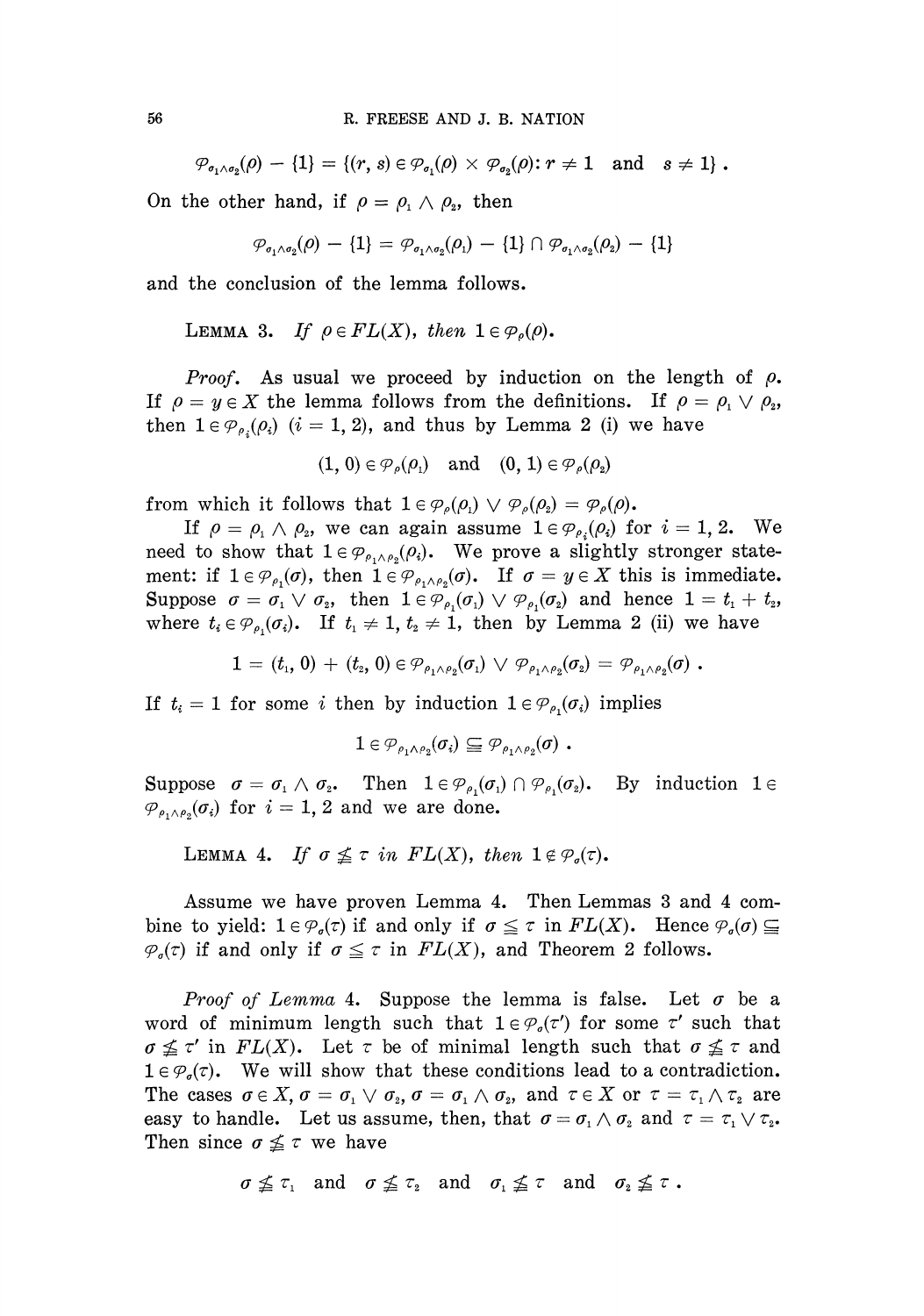Since  $1 \in \mathcal{P}_o(\tau) = \mathcal{P}_o(\tau_1) \vee \mathcal{P}_o(\tau_2)$ , there exist  $t_i \in \mathcal{P}_o(\tau_i)$  such that  $t_1 + t_2 = 1$ . If  $t_i = 1$  for some *i* then by the minimal length of  $\tau$  we have  $\sigma \leq \tau_i$ , a contradiction. Thus  $t_i \neq 1$  and by Lemma 2 (ii) we can write  $t_i = (r_i, s_i)$  where  $r_i \in \varphi_{\sigma_1}(\tau_i)$  and  $s_i \in \varphi_{\tau_2}(\tau_i)$ . Now either  $r_1 + r_2 = 1$  in  $S(\sigma_1)$ , which means  $1 \in \mathcal{P}_{\sigma_1}(\tau_1) \vee \mathcal{P}_{\sigma_1}(\tau_2) = \mathcal{P}_{\sigma_1}(\tau)$  and hence  $\sigma_1 \leq \tau$ , or  $s_1 + s_2 = 1$  and  $\sigma_2 \leq \tau$ . Both these statements are contradictions.

Since the semilattices  $S(\sigma)$  constructed above are in fact lattices, they are join semilattices. Thus, the above proof shows that any nontrivial lattice identity fails in the subalgebra lattice of some finite semilattice.

Now the congruence lattices of lattices satisfy every nontrivial lattice identity, while those of semilattices satisfy no identity. It is reasonable then to ask if there is some "natural" restricted class  $\mathcal X$ of semilattices such that the congruence lattices of semilattices in  $\mathscr K$  satisfy some lattice identity.

One such class is known [5]. A simple argument based on Theorem 1 shows that *Θ(S)* is nonmodular if and only if *S* contains a pair of noncomparable elements with a common upper bound. Hence if *S* is finite *Θ(S)* is either nonmodular, or else it is isomorphic to the Boolean algebra of subsets of some set.

Ot the other hand, the semilattices *S(σ)* constructed in § 2 are in fact lattices; in particular, the join of every pair of elements is de fined. It follows from Theorem 1 that *S(σ)* can be imbedded as a join semilattice into a Boolean algebra *B(σ).* Considering *B(σ)* as a meet semilattice, we see that every nontrivial lattice identity fails in the (semilattice) congruence of some finite Boolean algebra.

3. We can now prove an interesting corollary about varieties of semigroups. Let *R* denote the two-element semigroup with multipli cation law  $xy = y$ ; L the two-element semigroup with multiplication law  $xy = x$ ; and C the two-element semigroup with constant multiplication. The following theorem is due to T. Evans [6].

THEOREM 3. *The atoms of the lattice of varieties of semigroups are the varieties generated by R, L,* C, 2 *(the variety of all semilattices), and the cyclic groups of prime order. If a nontrivial variety of semigroups does not contain R, L,* C, *or* 2, *then it is a subvariety of &<sup>n</sup> , the variety of groups of exponent dividing n, for some finite n.*

Now if *T* is a semigroup in the variety generated by *R, L,* or C, then  $\Theta(T)$  is just the partition lattice on T. Hence Theorems 2 and 3 combine to give the following corollary.

COROLLARY. If  $\mathscr V$  is a semigroup variety all of whose congruence